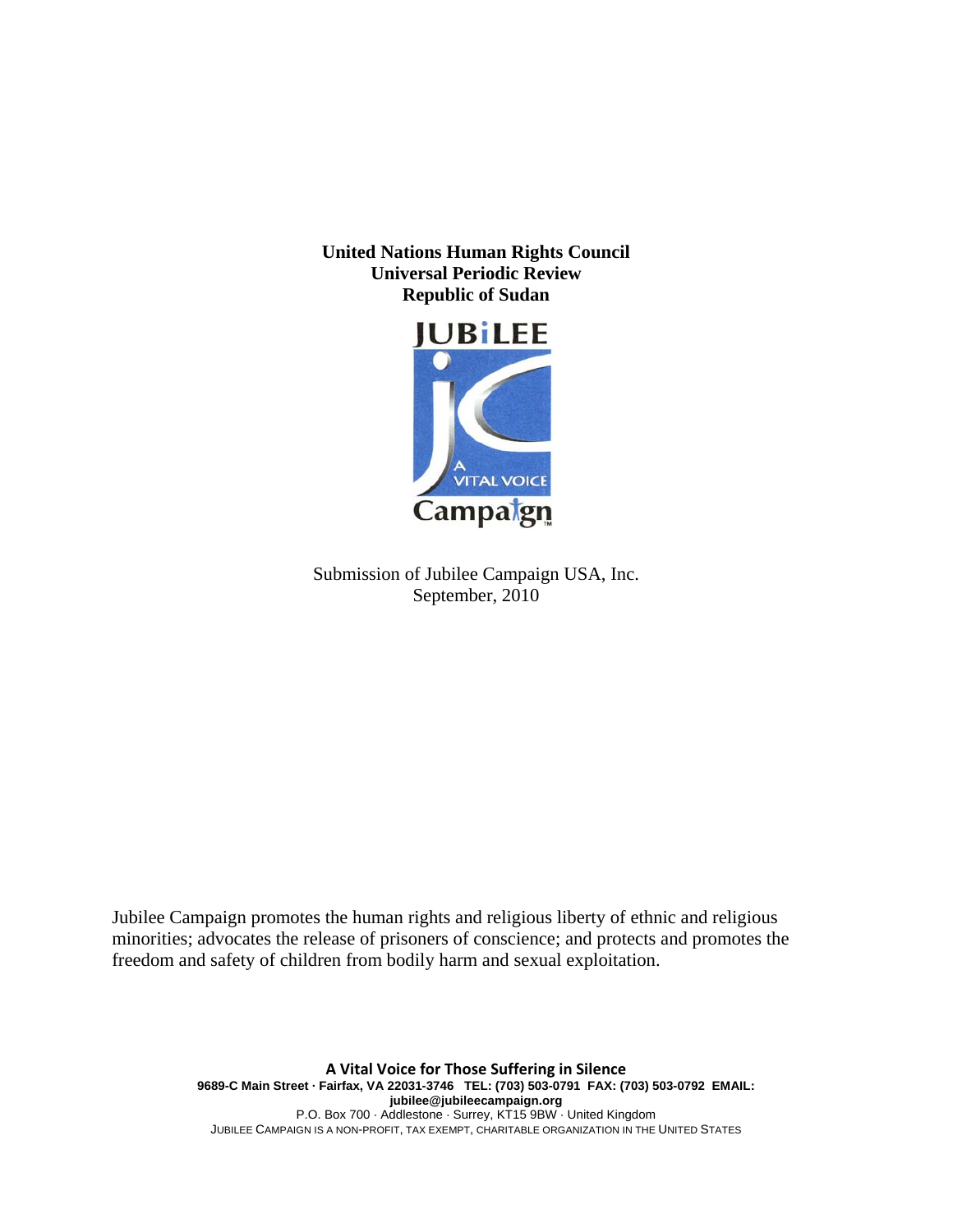#### **United Nations Human Rights Council Universal Periodic Review of Member-State Republic of Sudan**

Jubilee Campaign USA, Inc., in special consultative status with ECOSOC since 2003, submits this analysis of religious freedom and human rights in Sudan, as a contribution to the Universal Periodic Review of the UN Human Rights Council member-state, Republic of Sudan.

## **Political Chaos**

- 1. The Comprehensive Peace Agreement (CPA) was signed on January 9, 2005 between the Sudan People's Liberation Movement (SPLM) and the ruling National Congress Party (NCP), after a 22-year long civil war between the predominantly Muslim north and Christian south, when nearly 2 million Sudanese citizens were killed and 4 million  $displaced<sup>1</sup>$
- 2. The CPA provides for a six year interim period, holding democratic elections by 2009, which were postponed and finally held in April 2010. The expected 2011 referendum will determine whether the south will become an independent nation, seceding from Sudan.<sup>2</sup>
- 3. As a result of the April 2010 elections, Sudanese President Omar al-Bashir won the presidential election with 68% share of the vote and this was despite the fact that he has been indicted in March 2009 over allegations of war crimes and crimes against humanity by the International Criminal Court  $(ICC)<sup>3</sup>$
- 4. It is reported that the elections for President, Parliament and other local positions—the first in 24 years—were scrutinized by about 750 international and 18,000 domestic observers.<sup>4</sup> While the overall process is considered a step forward towards achieving democracy through free elections and non-violence, many observers criticized the elections' flaws. The irregularities included buying of votes, lack of preparation and education of voters, and a biased drawing of constituencies, the census, and the electoral registration. Moreover, the elections were evaluated to fall short of international standards on the ground that they were never free and fair.<sup>5</sup>
- 5. The International Criminal Court issued a second arrest warrant for Sudanese President Omar al-Bashir for genocide in July 2010 which was initially rejected by the ICC's Pre-

<sup>1</sup> *See* 2009 Human Rights Report: Sudan. March 11, 2010. Accessed July 15, 2010, *available at* http://www.state.gov/g/drl/rls/hrrpt/2009/af/135978.htm 2

*See* UN's extended mandate exposes Sudan's instability and mission's frailties. May 22, 2010. Accessed July 15, 2010, *available at* http://www.dw-world.de/dw/article/0,,5535242,00.html 3 *Id.* 

<sup>4</sup> *See* Report: Sudan election 'short of international standards' April 20, 2010. Accessed July 15, 2010, *available at* http://www.cnn.com/2010/WORLD/africa/04/20/sudan.election/index.html 5

*See* Bashir wins Sudan election. Now what? April 26, 2010. Accessed July 15, 2010, *available at*  http://www.csmonitor.com/World/Africa/2010/0426/Bashir-wins-Sudan-election.-Now-what; *See also* Dream election result for Sudan's President Bashir. April 27, 2010. Accessed July 15, 2010, *available at* http://news.bbc.co.uk/2/hi/africa/8645661.stm; *See also* Sudan election problems: few enough to be legitimate? April 15, 2010. Accessed July 15, 2010, *available at* http://www.csmonitor.com/World/Africa/2010/0415/Sudanelection-problems-few-enough-to-be-legitimate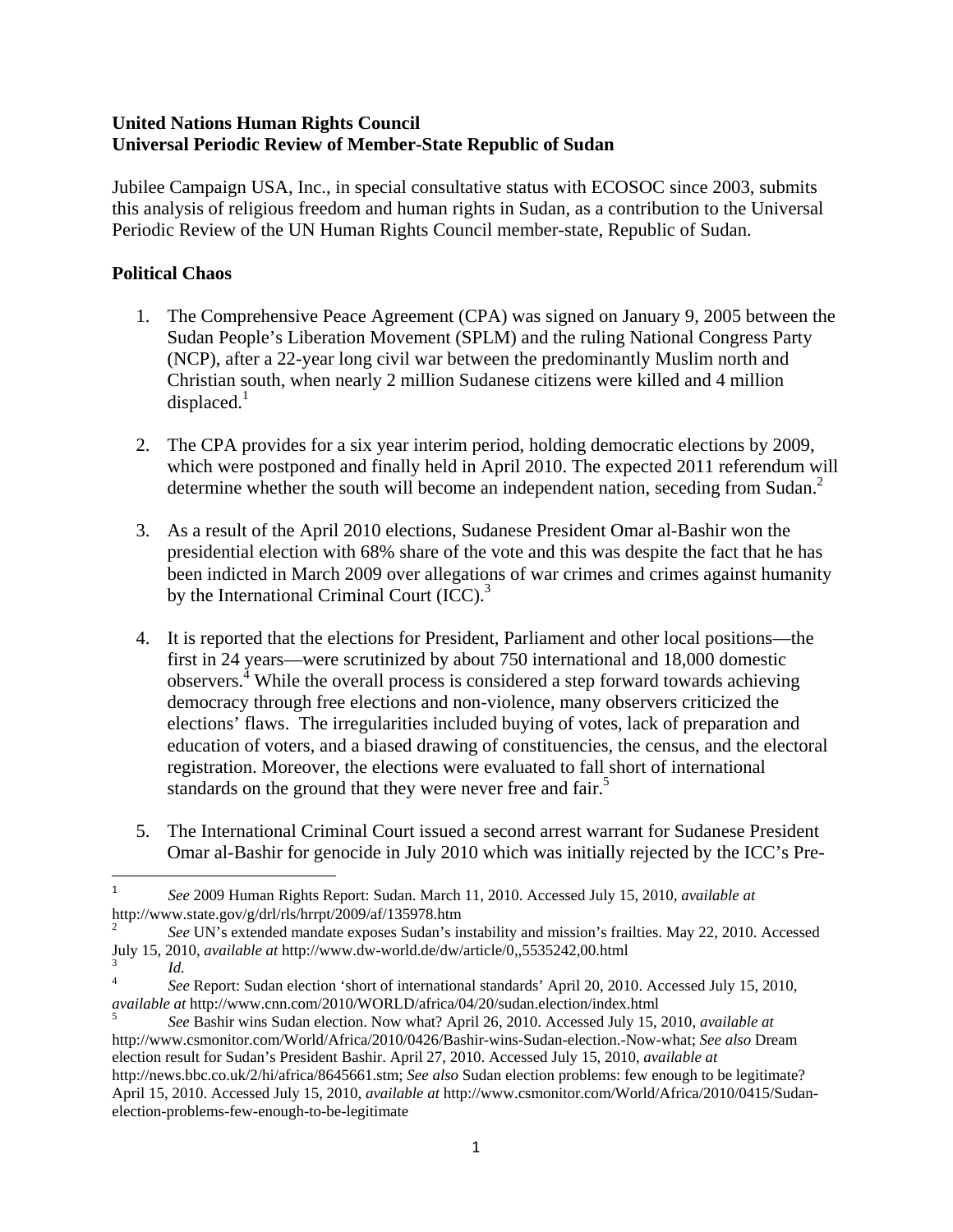Trial Chamber but was reversed from the ICC's Appeals Chamber. The court reasoned that "there are reasonable grounds to believe that Mr. al-Bashir acted with specific intent to destroy in part the Fur, Masalit and Zaghawa ethnic groups."6

6. Jubilee Campaign calls for free and fair elections in preparation for the 2011 referendum as well as practical policies and support from the international community to assure this end.

# **Darfur Crisis**

- 1. Since 2003, the Sudanese government in Khartoum and the government-sponsored Janjaweed militia has been in conflict with two armed groups, the Sudan Liberation Army (SLA) and the Justice and Equality Movement (JEM) in Darfur, which are a concentration of the Fur and the Zaghawa tribes.<sup>7</sup> The conflict started from the rebellious attack by the JEM against the Government of Sudan (GoS) for the oppression of non-Arab Black Africans.<sup>8</sup> As a result of the conflict, however, thousands of innocent civilians have been victimized by mass murder, rape, displacement, disease, and organized starvation. Many of them fled to neighboring Chad along the Western border.<sup>9</sup> In addition, despite the 2004 ceasefire agreement between the GoS and the rebels, genocide and human right abuses are still continuing in Darfur.<sup>10</sup>
- 2. In 2004, the African Union Mission in the Sudan (AMIS) was created after the ceasefire agreement signed between the rebels and the GoS, yet its lack of financial support and various other challenges constrained and prevented the organization's capacity to effectively contain violent conflicts in Darfur. The African Union (AU) was incapable of supporting AMIS, which resulted in the handover of AMIS to the UN. $^{11}$
- 3. In 2007, under the auspices of the AU, the UN and other nations, the UNAMID, which is the AU/UN hybrid peacekeeping force for Darfur consisting of joint troops sent from various nations, has been deployed in response to deteriorating effects that civilians' continuing suffering from the conflict in the place of AMIS.<sup>12</sup> Regardless of its financial difficulties and shortfalls in troops, it is mandated to restore security for humanitarian assistance and to promote human rights and the rule of law as well as to monitor and

http://www.stimson.org/fopo/pdf/AU\_UN\_Hybrid\_Fact\_Sheet\_Aug\_07.pdf

<sup>6</sup> *See* ICC Pre-Trial Chamber Issues Genocide Arrest Warrant for Sudan's Omar al-Bashir. July 12, 2010. Accessed July 15, 2010, available at http://www.standnow.org/blog/icc-pre-trial-chamber-issues-genocide-arrestwarrant-sudans-omar-al-bashir

<sup>7</sup> *See* The Darfur Crisis. 2004. Accessed July 19, 2010, available at http://www.darfurinformation.com/ 8 *See* UNAMID AU/UN Hybrid Operation in Darfur. 2007. Accessed July 20, 2010, available at

<sup>9</sup> *See* Genocide in Darfur. June 24, 2004. Accessed July 15, 2010, available at http://www.thenation.com/article/genocide-darfur

<sup>10</sup> *See* Cease-fire agreed in Sudan. April 8, 2004. Accessed July 20, 2010, available at

http://www.cnn.com/2004/WORLD/africa/04/08/sudan.cease/index.html 11 *See* UNAMID AU/UN Hybrid Operation in Darfur. 2007. Accessed July 20, 2010, available at http://www.stimson.org/fopo/pdf/AU\_UN\_Hybrid\_Fact\_Sheet\_Aug\_07.pdf

<sup>12</sup> *Id.*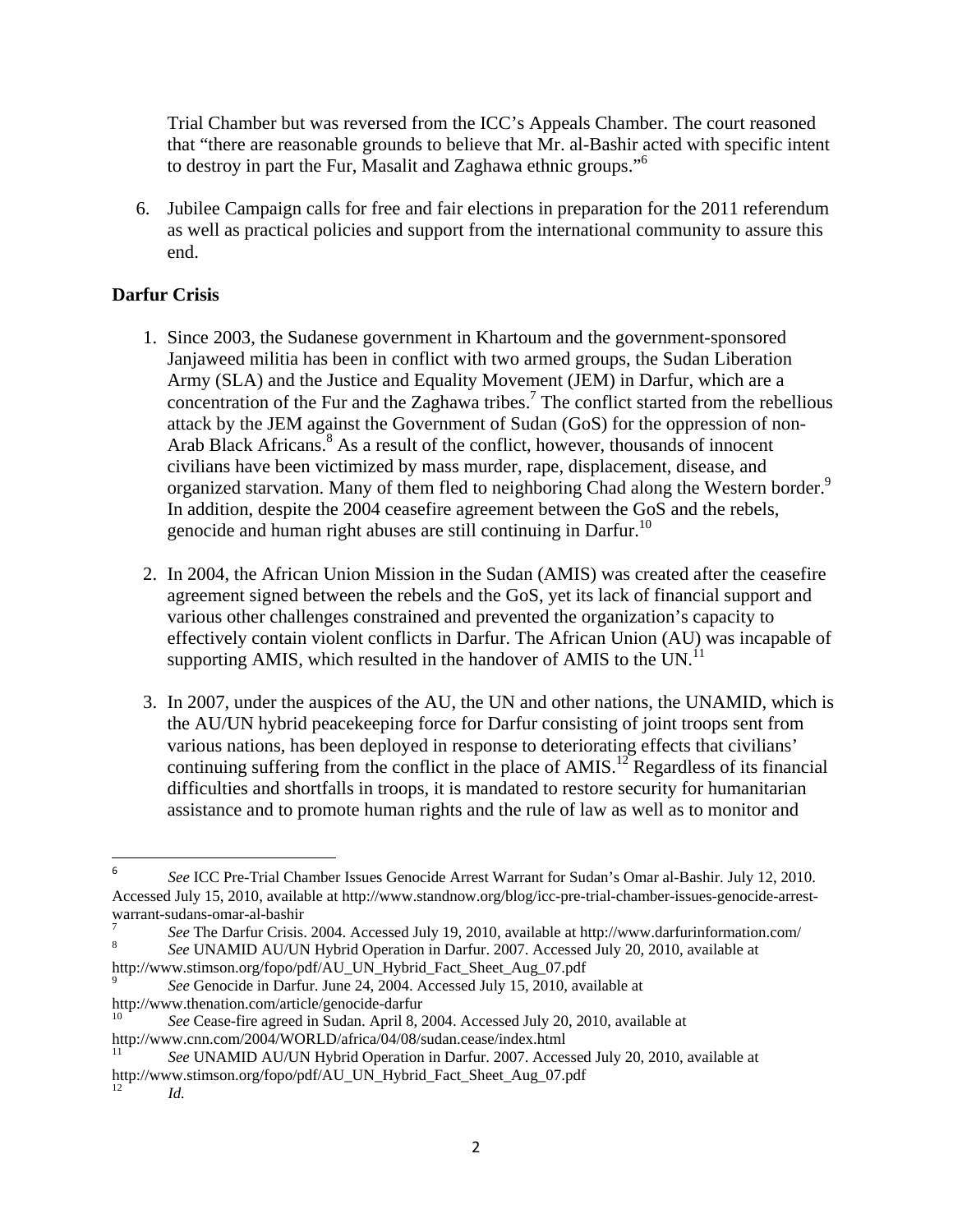verify the implementation of the Darfur Peace Agreement (DPA) signed in 2006.<sup>13</sup> Furthermore, its initial 12 month mandate has been extended to July 31, 2010.<sup>14</sup>

- 4. Even though UNAMID was deployed with the approval of the Sudanese government, it has been targeted for attack. On July 17, 2010, for example, a missile was fired at UNAMID patrol. Fortunately there were no casualties; however, the Sudanese army gave an absurd explanation that the attack was their soldiers training.15 In the same way, peacekeepers together with other humanitarian aid groups are often denied access to the places where civilians were affected by the attacks against the Status of Forces Agreement made when UNAMID was deployed.<sup>16</sup>
- 5. In February 2010, a major Darfur rebel group (JEM) leader and Sudanese officials signed an initial framework agreement which includes a ceasefire and a plan to integrate JEM into Sudan's army. Regardless, the fighting between the GoS and rebel forces has intensified ever since. $17$
- 6. Jubilee Campaign calls for the end of crisis in Darfur and genocide of civilians and for the end of disturbance by the Sudanese government to peacekeepers. We also call for compliance with the Status of Forces Agreement to enforce protection and non-violence in the Darfur region.

### **Integrity of the Person**

- 1. It is reported that both the government-sponsored militia and the Rebel factions arbitrarily killed and attacked civilians and also sexually abused and committed other kinds of gender-based crimes to women in Darfur. The situation in Darfur of human right abuses and extrajudicial killings has raised the awareness and concerns of the international community.18
- 2. SPLA soldiers also killed and injured civilians without legitimate reasons. Moreover, they have engaged in various kinds of human rights violations including torture, beating, abduction, rape, arbitrary arrest or detention.<sup>19</sup>

<sup>13</sup> *Id.*<br><sup>14</sup> *See* Security Council Votes Unanimously to Authorize Mandate Extension for African Union-United Nations Hybrid Operation in Darfur. July 30, 2009. Accessed July 20, 2010, available at http://www.un.org/News/Press/docs/2009/sc9721.doc.htm

<sup>15</sup> *See* Sudan denies targeting UNAMID peacekeepers in Darfur. July 18, 2010. Accessed July 20, 2010,

available at http://www.sudantribune.com/spip.php?article35694<br>
<sup>16</sup> *See* UN: Strengthen Civilian Protection in Darfur. July 19, 2010. Accessed July 20, 2010, available at<br>
http://www.hrw.org/en/news/2010/07/19/un-strengt

See Sudan: Darfur Rebel Group Reaches Peace Deal with Govt. February 23, 2010. Accessed July 20, 2010, available at http://allafrica.com/stories/201002230743.html

<sup>18</sup> *See* 2009 Human Rights Report: Sudan. March 11, 2010. Accessed July 20, 2010, *available at* http://www.state.gov/g/drl/rls/hrrpt/2009/af/135978.htm

<sup>19</sup> *Id.*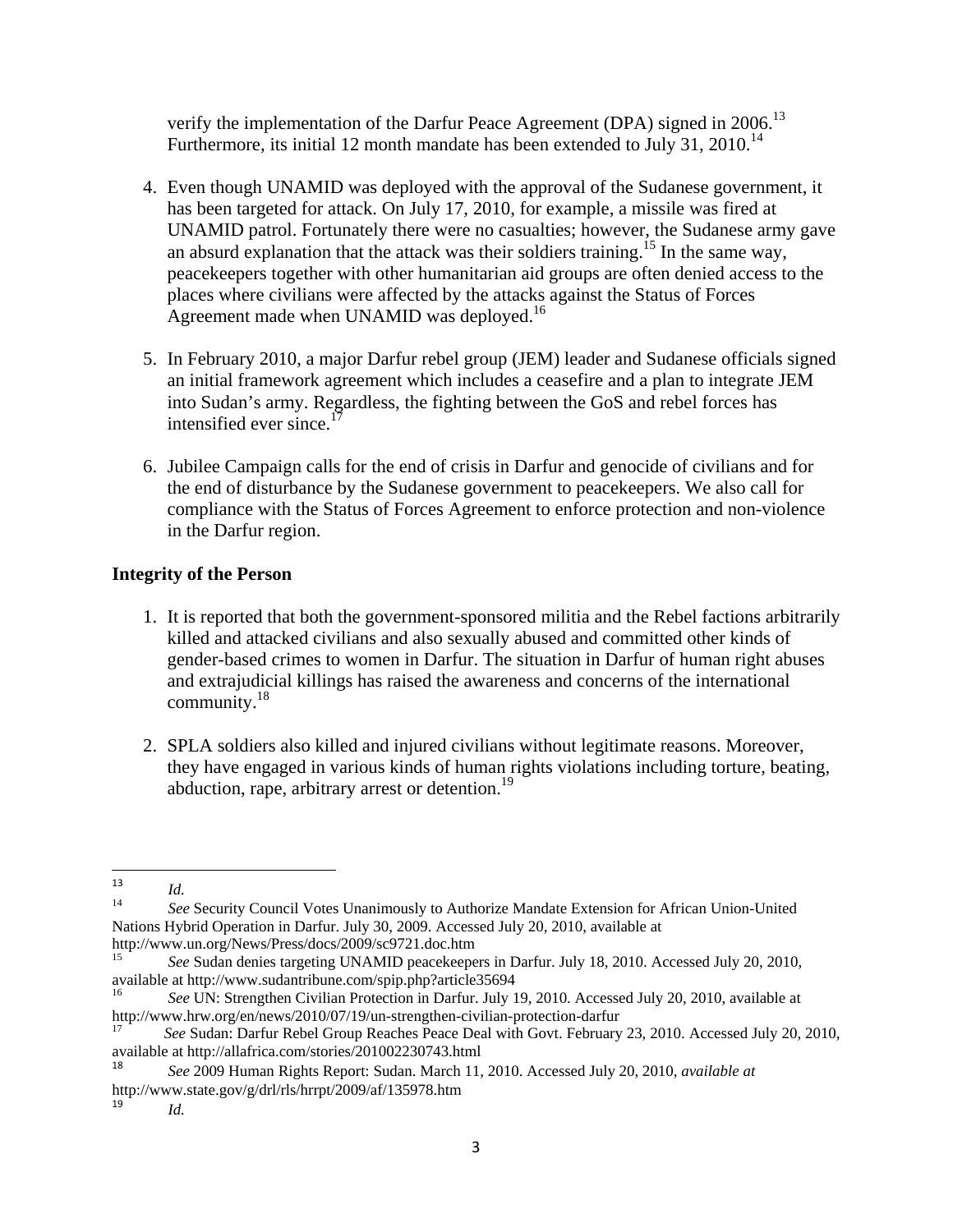- 3. The Sudanese National Intelligence and Security Service (NISS) has been carrying out extreme torture including beating detainees while held upside down against a wall, electric shock, sleep deprivation, arbitrary detentions. The NISS targets journalists, human rights activists and students to suppress freedom of expression during and since the elections in April  $2010^{20}$
- 4. Jubilee Campaign calls for the end of all forms of human rights violations committed to civilians. Sudan must value of the dignity of all human life and integrity of its civilians.

#### **Women's Rights**

- 1. Women have been flogged or arrested for wearing pants under the Islamic Sharia Law. In July 2009, 13 women were arrested in a restaurant in the capital, Khartoum, for wearing trousers. Several of them were Christians and Animists who were not required to follow Sharia Law under their religious practices. They were immediately found guilty and given lashes as a punishment for "indecent" dressing.<sup>21</sup>
- 2. A 2008 law prohibiting female genital mutilation/cutting (FGM/C) to young girls aged from as young as 4 to 14 in Sudan has not quelled the operations, which are still done on girls and result in terrible pain and sometimes deaths.<sup>22</sup> In February 2009, the Sudanese government legalized the Sunna, one of three kinds of FGM that removes the hood and part of the clitoris. According to UNICEF, 89% of women in Sudan have been  $circumcised.<sup>23</sup>$
- 3. The GoS signed Article 5 of the African Union's Protocol on the Rights of Women in Africa, which calls for the end of "all forms of harmful practices which negatively affect the human rights of women and which are contrary to recognized international standards." $^{24}$
- 4. Jubilee Campaign calls for full compliance with the African Union's Protocol on the Rights of Women and asks for the restoration of women's rights and freedom, especially in regards to protection from dangerous consequences of FGM/C to women.

<sup>&</sup>lt;sup>20</sup> See Sudan: Government's intelligence and security service carrying out brutal campaign of killings, torture, arbitrary arrests against opponents. July 19, 2010. Accessed July 21, 2010, available at

http://www.amnestyusa.org/document.php?id=ENGUSA20100720002&lang=e 21 *See* Sudan Women 'lashed for trousers.' July 13, 2009. Accessed July 21, 2010, available at

http://news.bbc.co.uk/2/hi/africa/8147329.stm<br><sup>22</sup> *See* Sudan and FGM: The clitoris is dirty. January 6, 2009. Accessed July 21, 2010, available at http://www.afrik-news.com/article15124.html

<sup>23</sup> *See* Sudanese Government Legalized the Sunna Form of Female Genital Mutilation. December 17, 2009. Accessed July 21, 2010, available at http://www.e-joussour.net/en/node/3705

<sup>24</sup> *See* Protocol to the African Charter on Human and Peoples' Rights on the Rights of Women in Africa. July 11, 2003. Accessed July 22, 2010, available at http://www.africa-

union.org/root/au/Documents/Treaties/Text/Protocol%20on%20the%20Rights%20of%20Women.pdf